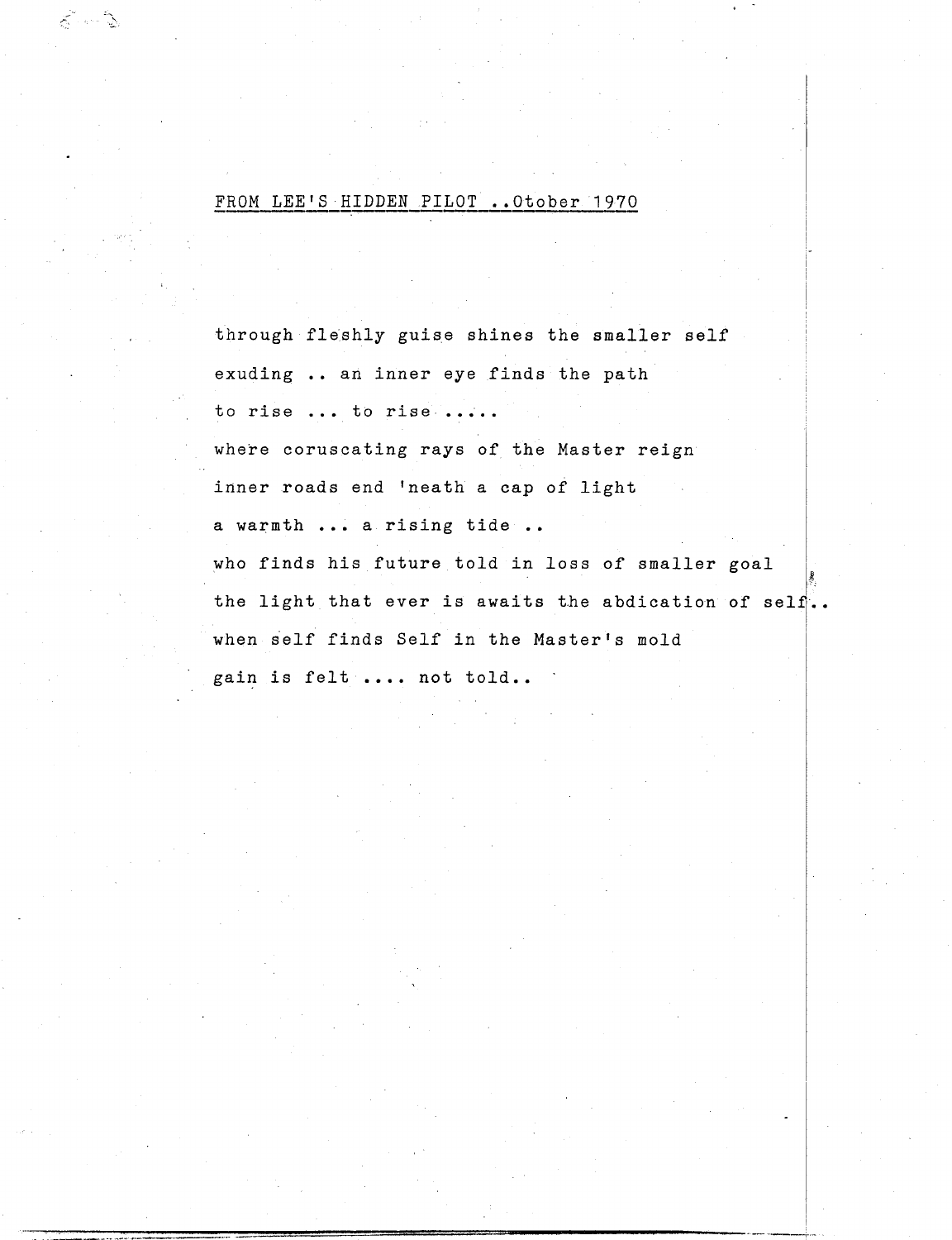## SUBTLE BODIES IN ORDER OF DENSITIES

- 1) Physical & Etheric Double, sometimes called superetheric.
- 2) Astral
- 3) Mental, sometimes called. Causal,sometimes called Intelligence Center Body.
- 4) Buddhic, also Reincarnated Soul, Intuition body.
- 5) Nirvanic, also Spirit Body. It is said that the first aspect of God manifests at this level.
- 6) Paranirvanic, it is said that two aspects of God manifest at this level. .
- 7) Mahaparanirvanic (It is said that at this level the Trinity aspect of God manifests.